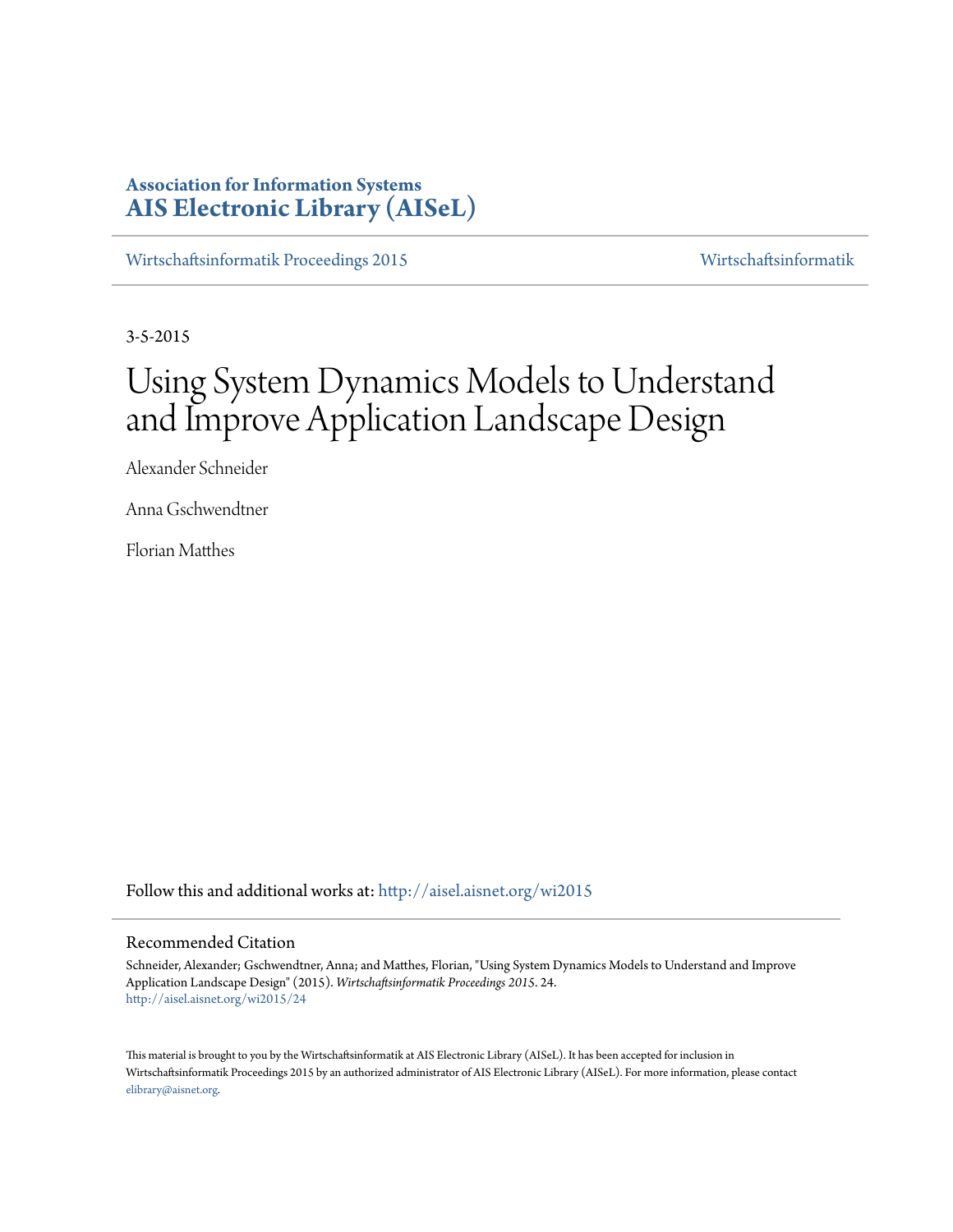# **Using System Dynamics Models to Understand and Improve Application Landscape Design**

Alexander W. Schneider, Anna Gschwendtner, and Florian Matthes

Technische Universität München, Munich, Germany {schneial,gschwena,matthes}@in.tum.de

**Abstract.** Application landscape design has become a key challenge for enterprises. For further exploration of related enterprise architecture benefits establishing shared mental models among all application landscape designers is required, i.e. architectural thinking. Thus, to complement existing approaches by modeling human behavior and decision effects which form implicit application landscape evolution principles, we propose the use of System Dynamics. We derive five guidelines from literature for developing a corresponding method. To exemplify the approach, a concrete causal loop diagram on the topic of technological standardization is presented. A subsequent evaluation based on expert interviews demonstrates the model content validity as well as the modeling method's suitability to foster communication among different communities of practice.

**Keywords:** Enterprise Architecture, Application Landscape Design, Standardization, System Dynamics, Causal Loop Diagram

## **1 Introduction**

For many years, information systems (IS) within companies have been growing uncontrolled resulting in proliferation, i.e. an application silo architecture [1]. One reason for implementing enterprise architecture management (EAM) within an organization is to control the evolution of its application landscape. For example, EAM can increase the overall transparency by rigorously modeling and documenting the as-is architecture [2]. In addition, enacting architectural principles can constrain the future development of the application landscape towards aligned goals [3]. Furthermore, by modeling concrete to-be architectures, concrete roadmaps for the application landscape evolution can be developed to constrain IT projects [4]. However, these approaches focus on the symptoms of uncontrolled application landscape evolution and assume that a single designer or architect is in place.

Regarding organizations as complex adaptive systems has become prevalent in several research areas [5–7]. Although there exists no agreed-upon definition of complexity [8], several properties are frequently attributed to complex systems, including emergence [6, 9], non-linear behavior [10] and path-dependence [11] and they are often made up by autonomous agents without any central control [12]. Therefore, in a

<sup>12&</sup>lt;sup>th</sup> International Conference on Wirtschaftsinformatik.

March 4-6 2015, Osnabrück, Germany

Schneider, A.; Gschwendtner, A.; Matthes, F. (2015): Using System Dynamics Models to Understand and Improve Application Landscape Design, in: Thomas. O.; Teuteberg, F. (Hrsg.): Proceedings der 12. Internationalen Tagung Wirtschaftsinformatik (WI 2015), Osnabrück, S. 348-362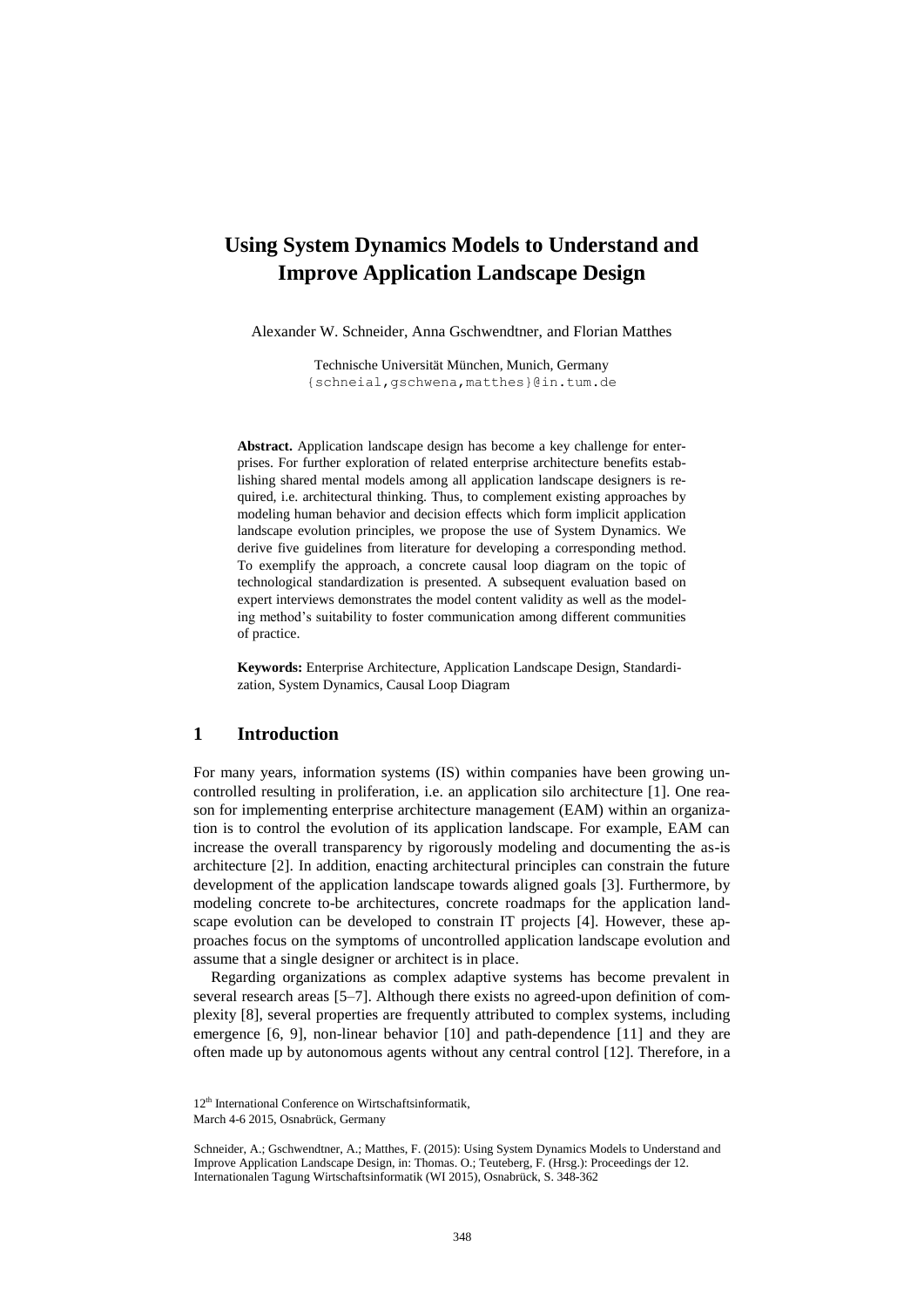complex system – such as in an organization – understanding causal dependencies between the decisions of different actors, i.e. architectural thinking [13], is essential. Knowledge about how actors, such as business unit managers, enterprise architects and software developers, influence each other's decisions leads to improved alignment and coordination of the actors' decisions. Hence, when considering principles guiding architectural evolution, we need to account for both explicit principles defined by enterprise architects [3, 14] as well as implicit principles emerging within the complex system. To cover also such implicit principles and model the causal relationships influencing an enterprise architecture, several authors already proposed to extend enterprise architecture models with System Dynamics [15–17] and social aspects [18].

To get one step further towards a method enabling enterprise architects to develop System Dynamics (SD) models [19, 20], we apply a four step research approach according to the design science paradigm [21, 22] following the method described by [22]. First, we analyze the state-of-the-art in SD modeling within the context of EAM by performing a structured literature review to motivate the research and describe the problem. Second, based on existing work on SD modeling, we derive design guidelines for a method enabling enterprise architects to develop SD models to define the objectives of the solution. Third, to demonstrate the guidelines' applicability we develop a concrete CLD describing standardization activities occurring within companies based on input gathered from literature. Fourth, we evaluate the prototypical CLD based on a series of expert interviews. Fifth, we derive additional design guidelines accounting for EAM specifics based on the analyzed interview results. We conclude this paper by describing possible future research activities.

# **2 Foundations and Related Work**

#### **2.1 System Dynamics Modeling**

"Without modeling, we might think we are learning to think holistically when we are actually learning to jump to conclusions" [23]. System Dynamics can serve hereby as powerful tool by integrating both mathematical and methodological aspects. Initially proposed by Forrester [19], System Dynamics is an approach to understanding the behavior of complex systems over time. To support understanding, two popular model types are offered: Causal Loop Diagrams (CLDs) and Stock-and-Flow Diagrams (SFDs) [24]. Depicting the structure of a system, CLDs provide a macroscopic view on causalities within a system. To get a more detailed and quantitative view on a system, a CLD can be transformed to a simulation-enabling SFD [25].

A CLD composes of relevant system elements and their corresponding causal system structures or feedback theories which are denoted by arrows (see e.g. Fig. 2). A plus sign indicates a positive relation between two variables, i.e. they change in the same direction. A minus sign indicates a negative relation, i.e. they change in the opposite direction. Consequently, a closed loop of such relations has either a balancing or an unbalancing, i.e. reinforcing or diminishing, effect on involved system components. The loop type is indicated by the corresponding sign at its center. As behav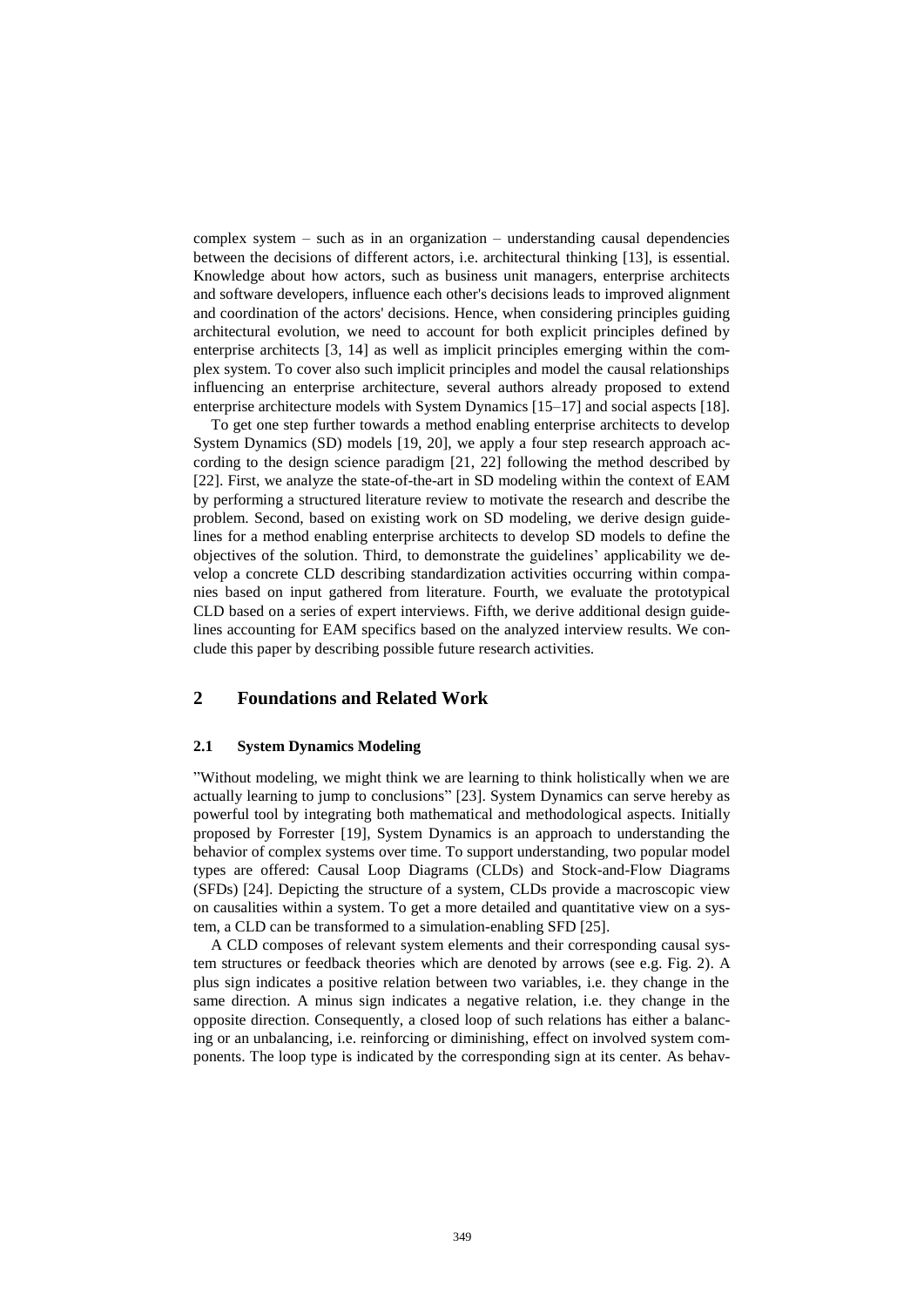ioral effects might not occur immediately, a feedback arrow can be complemented by a time delay symbol, i.e. two parallel lines, if necessary [20]. To ease the diagram's readability, feedback loops can also be named. Subsequently, the modeling process requires an iterative verification of the respective hypotheses on causal system structures and feedback theories [26].

#### **2.2 Related Work on System Dynamics in the Context of EAM**

In order to identify related work, we systematically searched a number of scientific databases in accordance with [27]. Querying IS journals (AIS senior scholars basket), academic databases (ScienceDirect, IEEE Xplore, ACM DL, GoogleScholar, SpringerLink) and IS conferences (AMCIS, ICIS, ECIS), we got 23 initial hits on combinations of the search terms "Enterprise Architecture" or "Enterprise Architecting" and "System Dynamics", "Causal Loop" or "Causal Model", limited to title, keywords and abstract. After removing both irrelevant articles and duplicates, seven articles remained. To avoid omitting relevant references, we subsequently conducted a forward and backward search.

Assimakopoulos et al. [28] use SD and problem structuring methodologies to analyze a virtual enterprise architecture constructing wireless payments. After the conceptual planning, different situations of the virtual enterprise life cycle are simulated. Furthermore, the development of a concrete SFD is presented.

Stressing the importance "to explicate and analyze the whys" of an enterprise architecture, i.e. causal and intentional aspects, Sunkle et al. [29] propose an approach integrating the use of the i\* language and SD models, in particular SFDs.

Applying and extending Systems of Systems Engineering, Wojcik and Hoffmann [30] developed a framework representing complex enterprise characteristics. Describing the acquisition process at a very abstract level, they introduce a hybrid approach based on game theory and highly optimized tolerance.

Golnam et al. [16] present an approach to support choice making by integrating SD and Systemic Enterprise Architecture Methodology. Based on an as-is-architecture value network conceptualization they develop a SFD for supply chain management, respective scenarios and simulations. Furthermore, the iterative development of a tobe architecture design is demonstrated.

The modeling methodology described by Rashid et al. [17] integrates enterprise modeling based on CIMOSA, System Dynamics modeling based on CLDs and simulation modeling. Based on the most important organizational characteristics a CLD is developed to capture dynamic causal aspects. Finally, simulation models are used to quantify identified effects with respect to organizational performance.

Concluding, current literature focuses on problem identification and offers special purpose SFDs, some CLDs and respective simulations. Qualitative aspects as represented in causal loop diagrams are underrepresented and a consistent method of SD model development within the context of EA management is missing.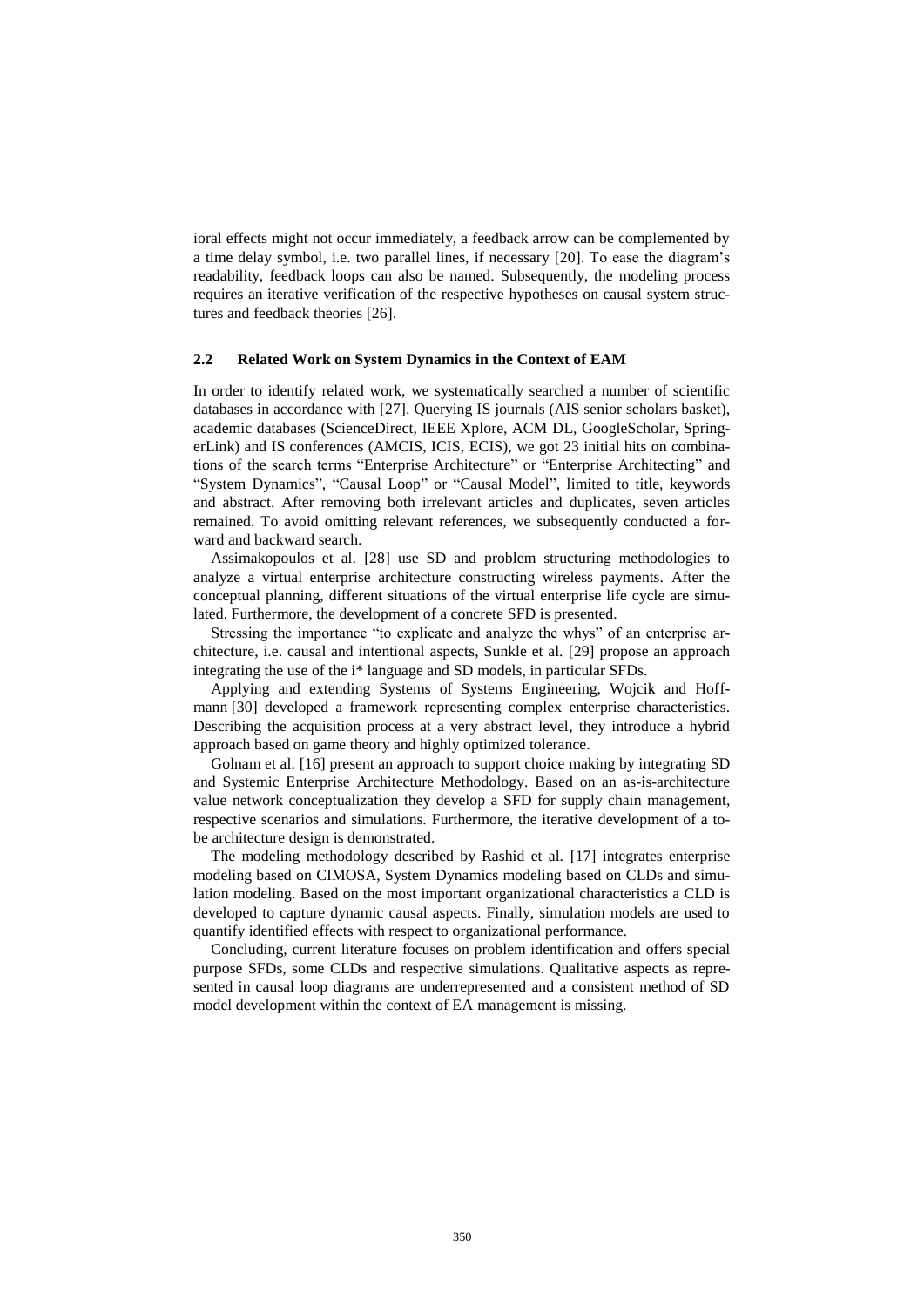#### **2.3 Shared Understanding Impacts on Application Landscape Design**

Assuming that application landscape design is a wicked problem [31–33] within a complex adaptive system for which only good (not true) solutions exist which have to be collaboratively developed by a variety of stakeholders, shared understanding and consensus building become vital. In fact, "consensus building among stakeholders is increasingly common as a way to search for feasible strategies to deal with uncertain, complex, and controversial planning and policy tasks" [34]. There is empirical evidence that, after consensus building, stakeholders build shared understanding. Hereby, shared definitions of the problem and agreement on data and models support the coordination action and reduce areas of conflict [35]. Furthermore, there is strong evidence that stakeholders build up trust which has recently been identified as a key to more effective architectural thinking [13].

Shared mental models allow people to make predictions, understand phenomena and more quickly decide upon an appropriate course of action [36]. This also holds true for the context of enterprise architecting, since cognitive coordination of tasks, i.e. having shared mental models, is important for effective enterprise architecting by coordinating stakeholders implicitly [37]. Although there exist a variety of tools and techniques to facilitate the emergence of shared mental models among application landscape designers SD models are promising for this context. As visualized in Fig. 1, decisions are based on information feedback from the real world but individual strategies and rules which stem from the individual mental model of the world determine how one uses this feedback. By creating virtual worlds SD models allow decision makers to experiment, learn and enhance their mental models [20]. Gaining such feedback from the real world is more difficult and time-consuming. Furthermore, they model the actual behavior of people as well as "side-effects" of their actions. By making tacit knowledge about relevant phenomena influencing application landscapes explicit, this knowledge is available in concrete decision situations whereas otherwise people would, instead of systematically considering all causes and effects, tend to think mono-causally [38].



**Fig. 1.** Mental model building through virtual worlds [20]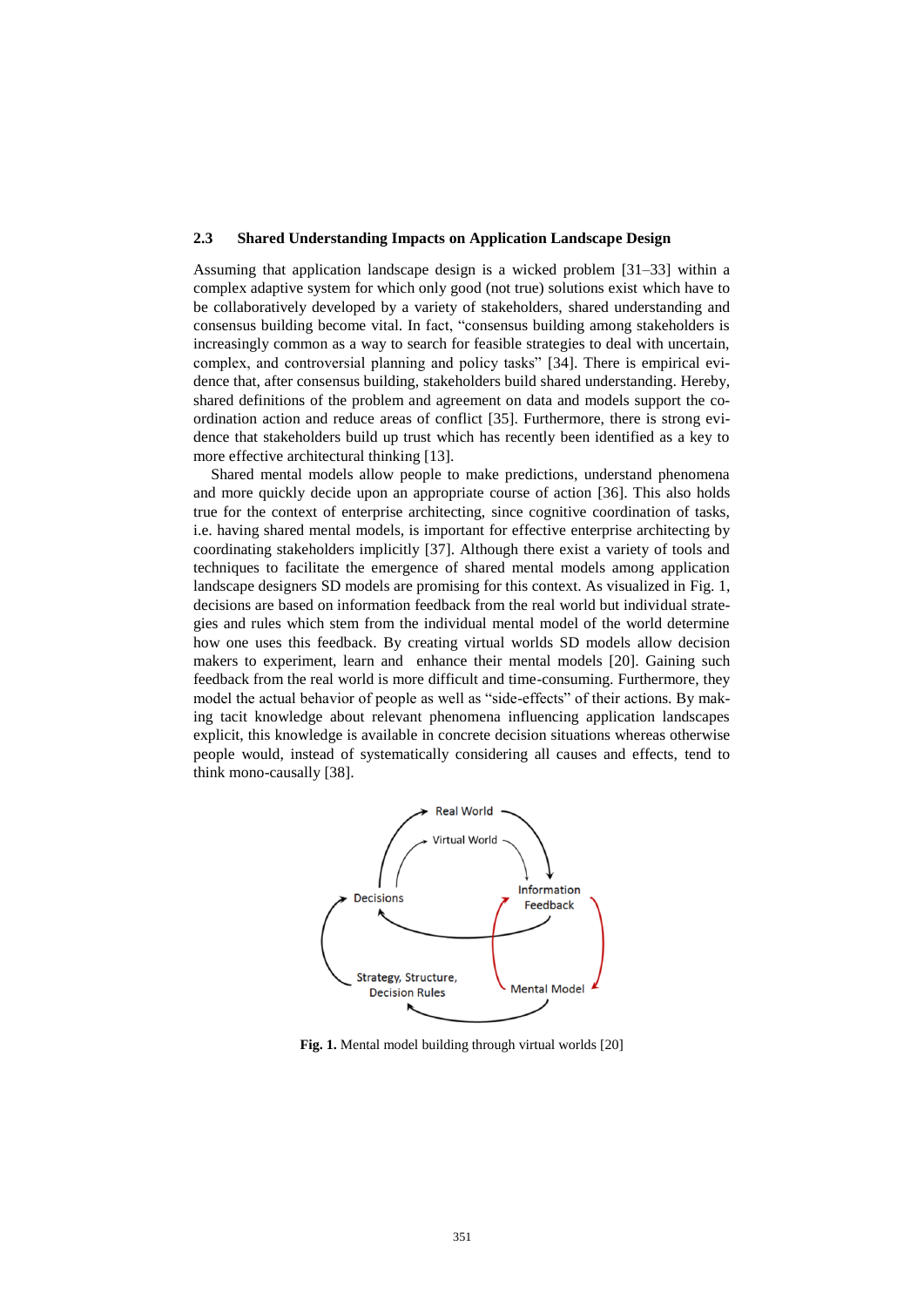# **3 Design Guidelines for System Dynamics Modeling**

Although System Dynamics (SD) modeling has a long tradition in science [19] and already proved to be valuable in practice [20], practitioners within the EA discipline have not yet adopted this technique. One reason therefore might be the absence of a concrete method for developing SD models within companies. Existing methods [20, 26] are very general in nature, do not account for the specifics within companies and assume the presence of experienced modelers and workshop facilitators. Designing a method consisting of concrete activities, their sequence of execution, a role model, a meta-model and appropriate techniques is a difficult task. In order to get one step further in achieving this goal, we derived five design guidelines for such method grounded in general problem solving techniques, EA context as well as EA artefact requirements.

#### **3.1 Guideline 1: Distinguish a Divergent and a Convergent Creation Phase**

Several complex problem solving techniques suggest to start with a divergent phase followed by a convergent phase [39, 40]. Within the divergent phase the goal is to identify as many sensible solutions as possible and to hereby avoid any bias. In the subsequent convergent phase, the number of potential solutions is systematically analyzed and inappropriate solutions are rejected. In order to account for the divergent phase, input for SD models should be collected decentralized, i.e. each modeler should provide his first input independently and unbiased from other inputs. Although appropriate for the convergent phase, conducting a workshop to model collaboratively without an experienced facilitator is consequently not sufficient.

#### **3.2 Guideline 2: Gather Input from Heterogeneous People**

There is empirical evidence that solutions of difficult problems become better the more people try to solve it due to their different views implied by their diverse backgrounds [41]. In addition, the more people are involved in building shared mental models the more effective these mental models are and the more people are able to benefit from their existence. Application landscape design is about coordinating the architectural development across levels and departments in an organization [13], hence, a multitude of stakeholders is involved. Therefore, to get an accurate and holistic overview, SD models have to include as many diverse viewpoints as possible.

#### **3.3 Guideline 3: Model for the Purpose of Learning**

Since each model has a clear purpose, it cannot include all aspects present in real world [42]. To ensure a feasible scope and timely results [20], this holds true also for SD models. As a consequence, a SD model cannot be complete [43] and therefore modelers have to identify and maintain the model boundary. For enterprise architecture artefacts, accurate granularity and consistency are more important than actuality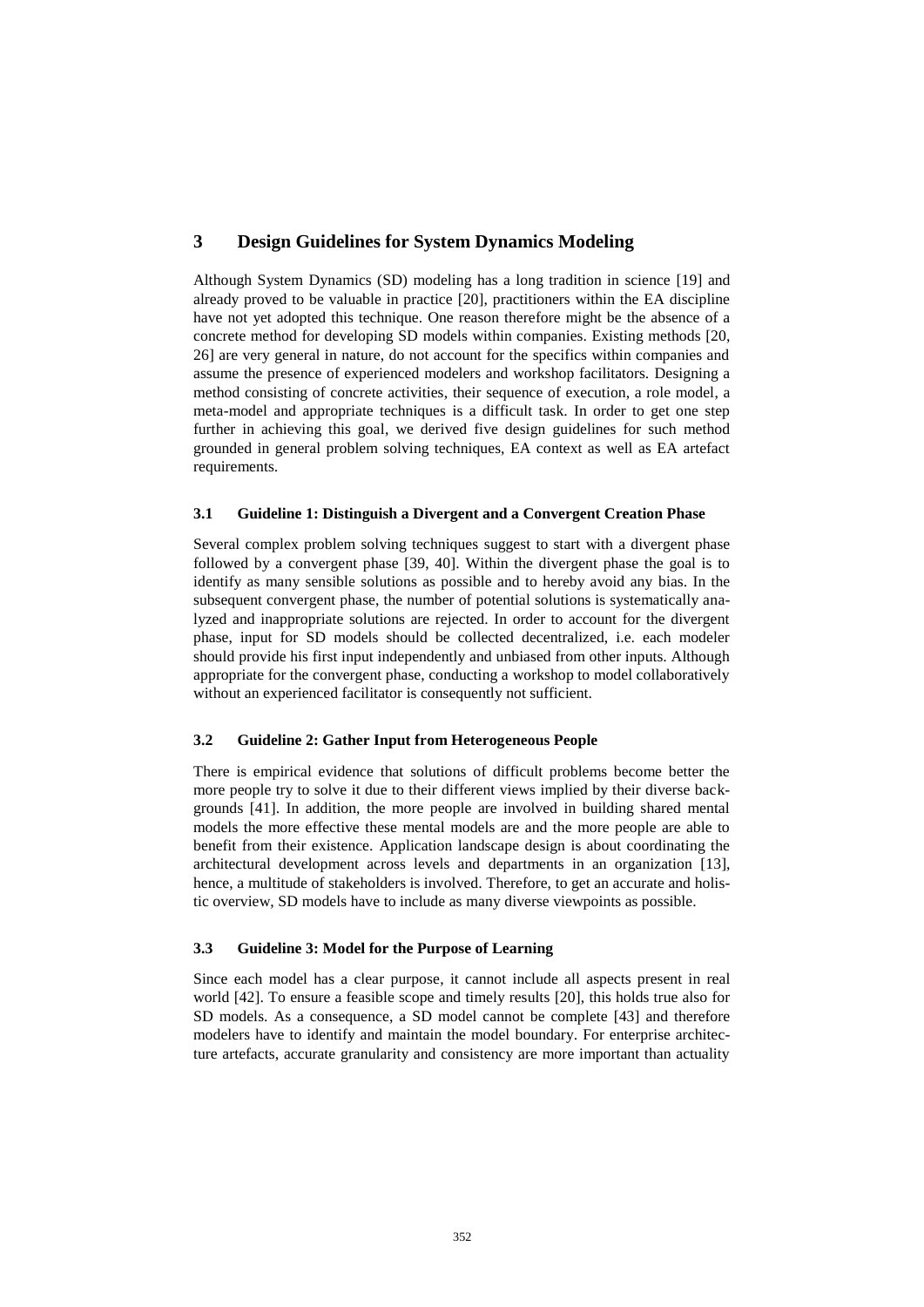and completeness [44]. Thus, SD models should focus on feedback generally unaccounted for in respective mental models. In addition, if used as communication tool with the intention of teaching, SD models have to respect their related cognitive load [45]. Hence, they should limit both intrinsic and extraneous cognitive load by limiting modeled phenomena as well as refrain from adding irrelevant information, repetitions, numerous references or visual distractions.

#### **3.4 Guideline 4: Ensure Transparency**

Correctness has been identified as an important property of any EA artifact and used data sources as one potential reason for erroneous products [46]. As mental models are the primary data source for SD models their correctness cannot be proven. Instead, traceability of the origin of model elements [47], i.e. causal effects, needs to be provided to foster general comprehensibility and trust. Therefore, the origin of each causal effect has to be documented to enable traceability. This includes at least the technique of elicitation, date and role of the modeler.

#### **3.5 Guideline 5: Validate with Data**

As pointed out by [20], validating and enhancing qualitative models by simulation is essential to foster learning. Although system thinking techniques [48] and soft systems analysis approaches [49] are able to enhance our intuition about complex situations, they do not allow conducting experiments. Especially if experimenting is infeasible in the real world – as it is for application landscape design – simulations become a suitable tool to understand complex system mechanisms without relying on feedback from real world, thus, enabling faster learning.

# **4 Exemplary CLD Modeling**

To exemplify the approach described in the previous sections we developed a CLD for the area of technology standardization. Despite the existence of various definitions of the term standardization, we consider a technology (e.g. database management system, web application framework, operating system) to be a standard technology, if the technology has been defined explicitly to be standard in a given organization.

#### **4.1 Modeling Approach**

In accordance with [24], we started the modeling process by deriving a set of dynamic hypotheses. While there exists a broad range of suitable data-gathering techniques [26], we derived the initial set of dynamic hypotheses from literature and personal experiences gained from several action research endeavors [31, 50]. The initial brainstorming session of the author team was done without interaction. The identified hypotheses were then discussed and harmonized. By this we adhered to guideline 1. Each hypothesis was then substantiated by respective literature (see Sec. [4.2\)](#page-7-0). Subse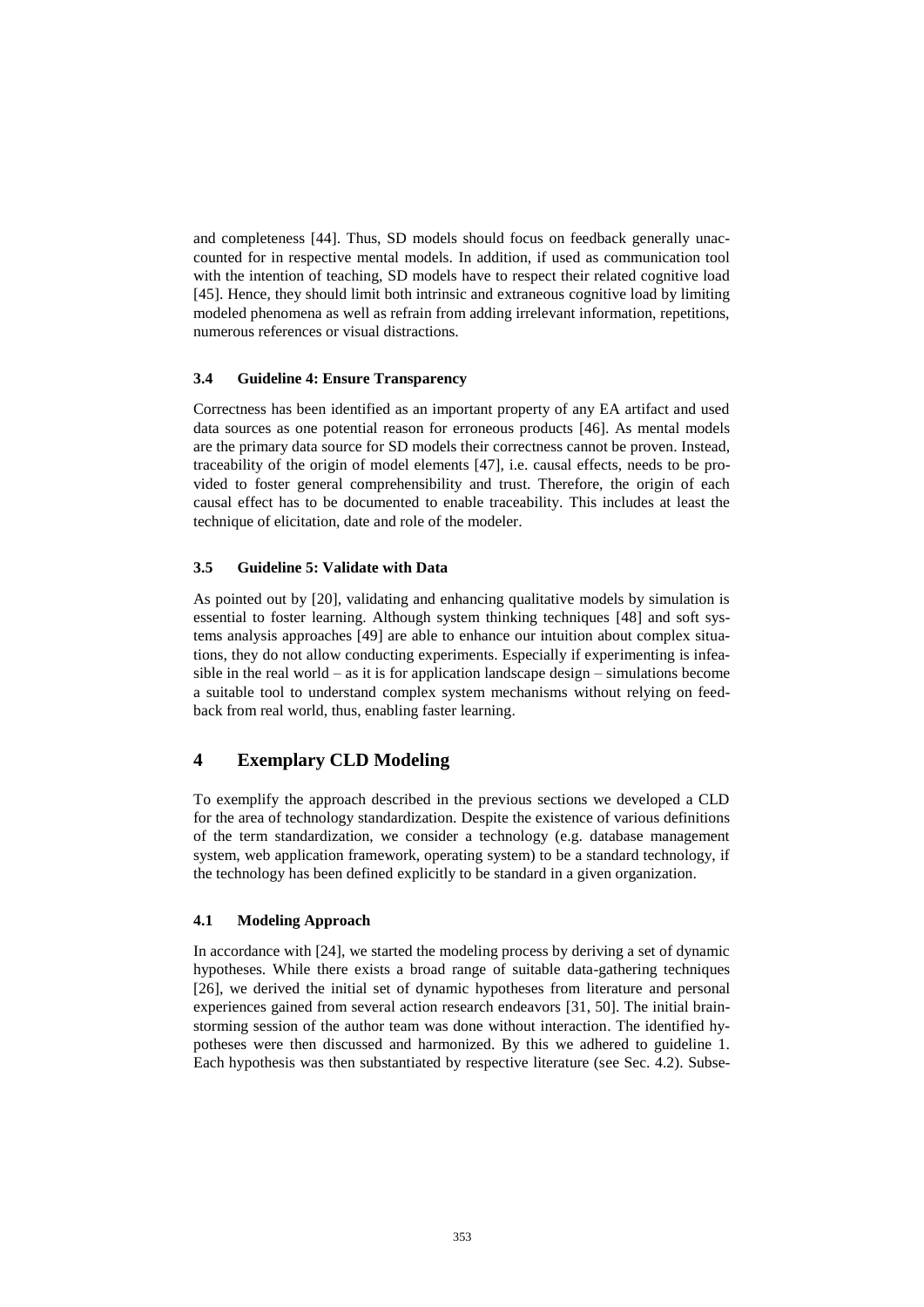quently, we structured these hypotheses and created a visual representation of the gathered information (see Sec. [4.3\)](#page-8-0). By this we adhered to guideline 4 and ensured transparency. The hypothesis generation process has been stopped after identifying five concise and substantiated hypotheses in order to allow readers to learn from the model (guideline 3) without overwhelming. Since each hypothesis can be mapped to a different role within the organization we ensured their heterogeneity (guideline 2).

#### <span id="page-7-0"></span>**4.2 Dynamic Hypotheses**

**Network effect.** People focusing on one activity, e.g. operating a specific database product, increase their skill disproportional to those focusing on a set of diverse activities [51]. Therefore, if an organization employs highly qualified IT operators, the respective products receive an increasing attractiveness for both solution and enterprise architects. As a consequence, these products are preferred over non-standard products and hereby increase the standardization rate over time (see Fig. 2).



<span id="page-7-1"></span>**Fig. 2.** Causal loop diagrams modeling the network effect and technological progress

**Technological progress.** A high degree of standardization has a declining effect on the scope of technical possibilities [52]. As technology diffusion is a slow process and its effects are likely to materialize after considerable delay [53], the notifiable impact of standardization on technical possibilities is also delayed. The narrowing technological scope enforces the attractiveness of non-standard technologies [54]. Thus, the diversification pressure increases accordingly. Hence, the technological progress relations identified create a balancing feedback loop (see Fig. 2**Fig. 2.** Causal [loop dia](#page-7-1)[grams modeling the network effect and technological progress\)](#page-7-1).

**Shadow IT.** Aside from the direct effect on standardization, diversification pressure also impacts the incentive of departments to develop local solutions which are not corresponding to defined standards. Reasons therefore include increasingly techsavvy users, easy access to web-based solutions and available end user computing tools [55], but also misalignment of business demands and provided IT solutions [56].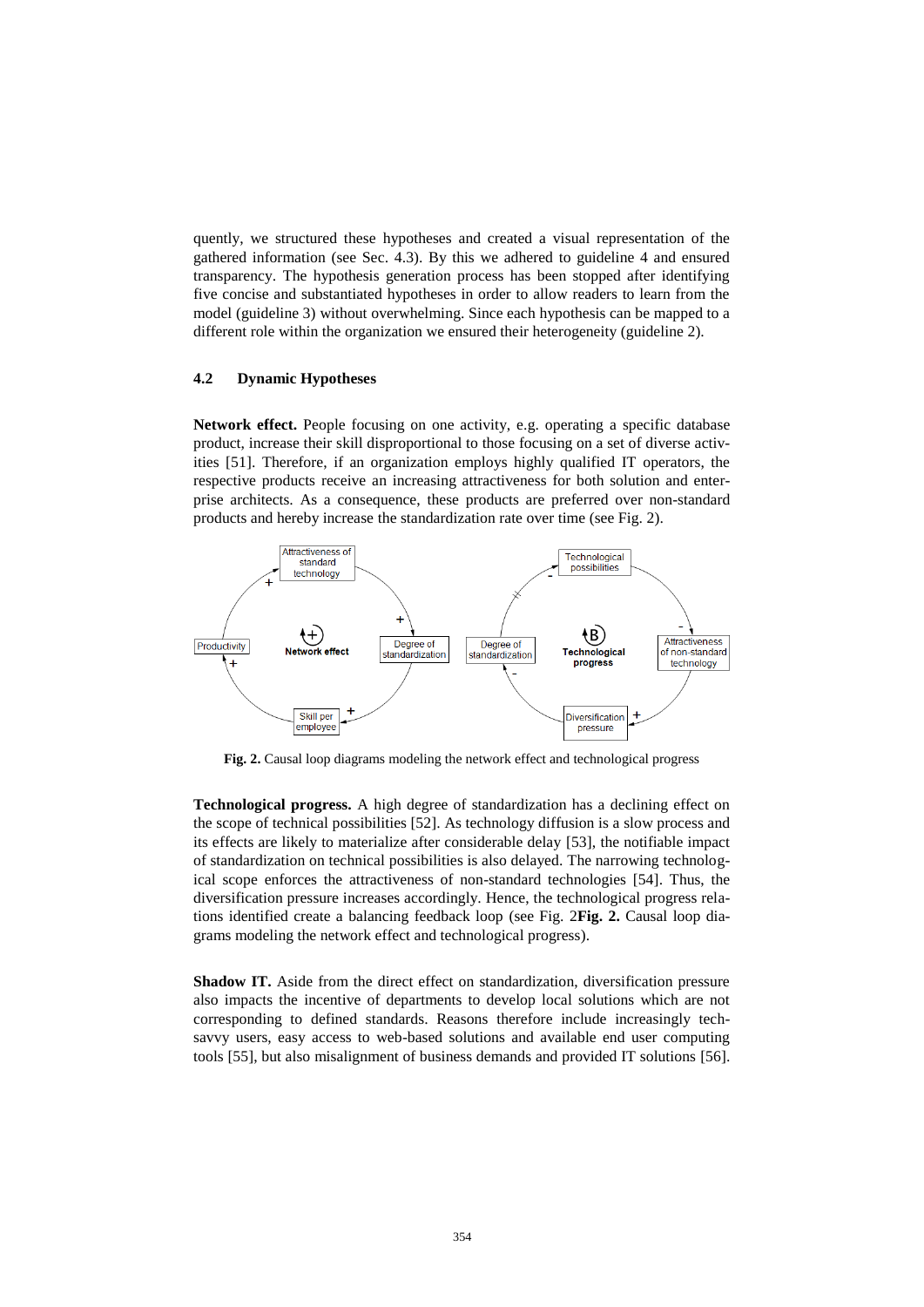Hence, with a rising number of local, i.e. not centrally managed, solutions the actual standardization degree within the application landscape declines.

**IT cost cutting.** Standardization can help to reduce IT costs [14, 54], which is an incentive for an increased standardization degree [57]. An increasing request for standardization enforces constraints and hereby the strictness of project requirements, while the latter positively influences the standardization degree.

**Maintaining the decision-scope.** Due to high switching costs and network effects, e.g., increased employee productivity and incompatible technologies, lock-in effects hinder enterprises from changing suppliers in response to both predictable and unpredictable changes in efficiency [58]. The augmenting dependency thus limits the respective decision scope. As this scope limitation is a long and slow process, the actual perception of the limited decision scope occurs after a certain delay. The limit perceiving subsequently increases the pressure on diversification [54].

#### <span id="page-8-0"></span>**4.3 Integrated Model Construction**

As exemplified in Fig. 2, each of the aforementioned phenomena can be represented by a CLD. Accordingly, as visualized in Fig. 3 an integrated CLD can be developed by unifying recurring variables. The integrated model shows how the different phenomena interrelate and simultaneously affect the degree of technological standardization within application landscapes.

## **5 Model Evaluation and Additional Guidelines**

To ascertain if the phenomena modeled in the previously introduced causal loop diagram (CLD) can be observed in practice, we conducted interviews with experienced practitioners. In addition to the model verification, its suitability to serve as means of communication was assessed.

#### **5.1 Evaluation Setting**

Table 1 provides an overview about the background of the experts participating in our evaluation. None of the interviewees was familiar with the System Dynamics in general or CLDs in particular. Instead, all interviewees were familiar with standardization efforts currently taking place in their organization. While we cannot claim our sample to be representative, we can expect statements of high quality as respondents have diverse backgrounds [41] and are faced with standardization issues during their daily work. Structured interviews have been conducted based on a questionnaire consisting of three major sections: An assessment of the interviewee´s general point of view on standardization, a stepwise presentation and evaluation of the individual dynamic hypotheses (see Sec[. 4.2\)](#page-7-0), and an evaluation of the modeling notation.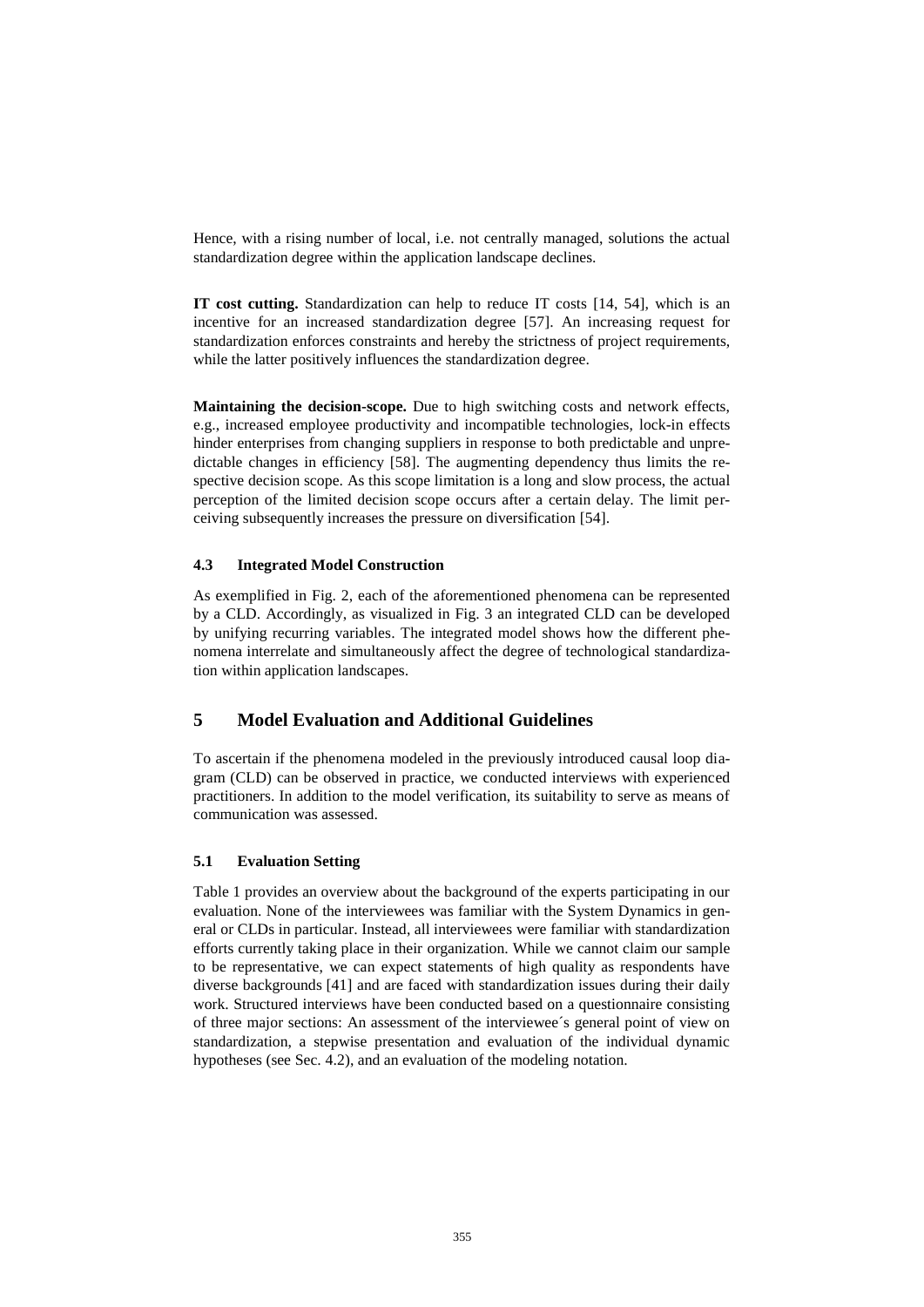

**Fig. 3.** Integrated causal loop diagram for technological standardization

We conducted the interviews face-to-face or via video conference tools and asked the interviewees to focus on their own experience while trying to identify individual examples for explanations. Due to the broad topic under investigation, the last part of the interviews was done in conversation-style [59] to get a deeper understanding of difficult aspects.

| Id             | Role                                | <b>Industry</b>  | <b>Experience</b> |
|----------------|-------------------------------------|------------------|-------------------|
|                | Enterprise architecture consultant  | Insurance        | 3 years           |
| 2              | Project manager (business)          | Automotive       | $>10$ years       |
| 3              | Project manager (IT)                | Gas Industry     | 6 years           |
| $\overline{4}$ | Project manager (business)          | Automotive       | 3 years           |
| 5              | Head of Sales & Marketing Analytics | Pharma           | $>10$ years       |
| 6              | Enterprise architect                | Automotive       | 2 years           |
|                | IT revision                         | Service industry | year              |
| 8              | Solution architect                  | Automotive       | $>10$ years       |

**Table 1.** Overview about interviewed experts from industry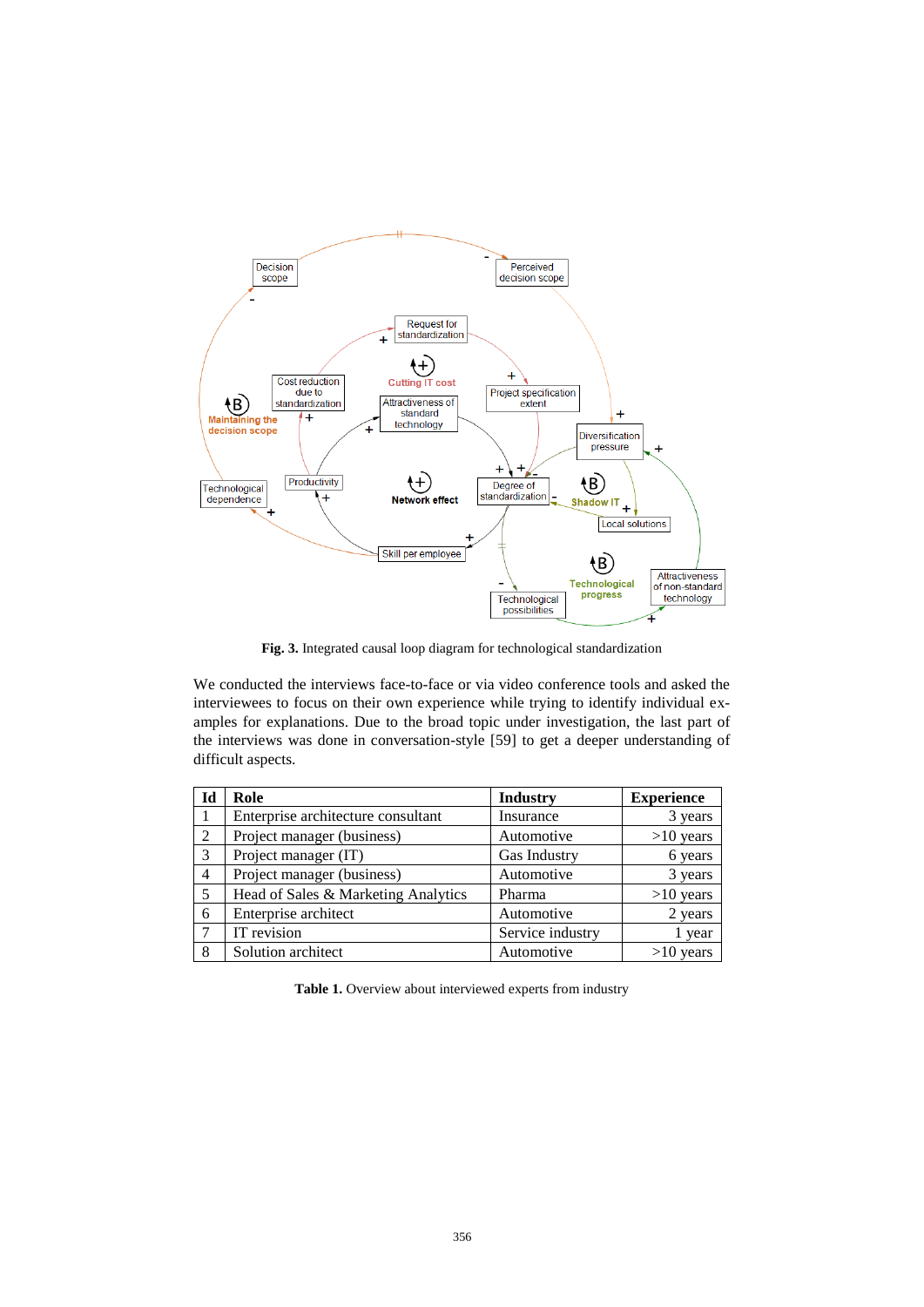#### **5.2 Evaluation Results**

The structured part of the interviews revealed the following insights:

- All interviewees demonstrated their understanding of the used notation. They were able to answer questions about dynamic hypotheses, positive and negative impacts as well as transitive impacts correctly. Furthermore, all of them were able to transfer the presented hypotheses to their individual experiences. However, in all cases a verbal explanation was necessary to guide the interviewee through the presented model. In some cases interviewees did not consider time delay symbols correctly.
- The interviewees by themselves speculated about the role mostly concerned about the presented phenomena. Every expert used his personal experience and role understanding for interpreting the presented models.
- It was striking that all interviewees agreed with every single CLD. For some cases, e.g. productivity increase due to standardization, additional effects were mentioned, such as the fact that employees can get retired and educating the new employees reduces productivity despite a high degree of standardization. In addition, interviewees stated that the impact of the different phenomena is not equally high. The influence factors they considered to have more impact strongly correlated with their role, i.e. their mental model of the system. The same could be observed for the time needed to understand a specific model.
- In two cases, a change of the interviewee's mental model could be observed. When asked for effects related to standardization before presenting the CLDs, they mentioned one or two. When asked the same question after presenting the models both stated that they would consider the presented additional effects as well without having to consult the models again. In both cases, the work experience was lower than five years.
- When confronted with the integrated model (see Fig. 3) most of the interviewees were overwhelmed at first glance. After associating the already presented model parts with the integrated model, all of them understood the latter as well. As benefits of the integrated model, getting a general overview was mentioned as well as a consolidated view on a single variable displaying all identified impacts and effects.
- When asked for potential applications of the presented model, all interviewees mentioned the largest benefits when communicating within diverse groups. Nevertheless, three experts limited potential target groups by excluding top managers.

Based on the insights gained from the presented interviews, the following design guidelines have been derived extending the set of literature-based guidelines.

**Guideline 6: Explicitly Include Roles.** When using SD models, the respective roles focusing on the specific parts, i.e. feedback loops, should be made explicit to illustrate role conflicts and increase transparency. Therefore, we recommend an additional layer including color coding or icons.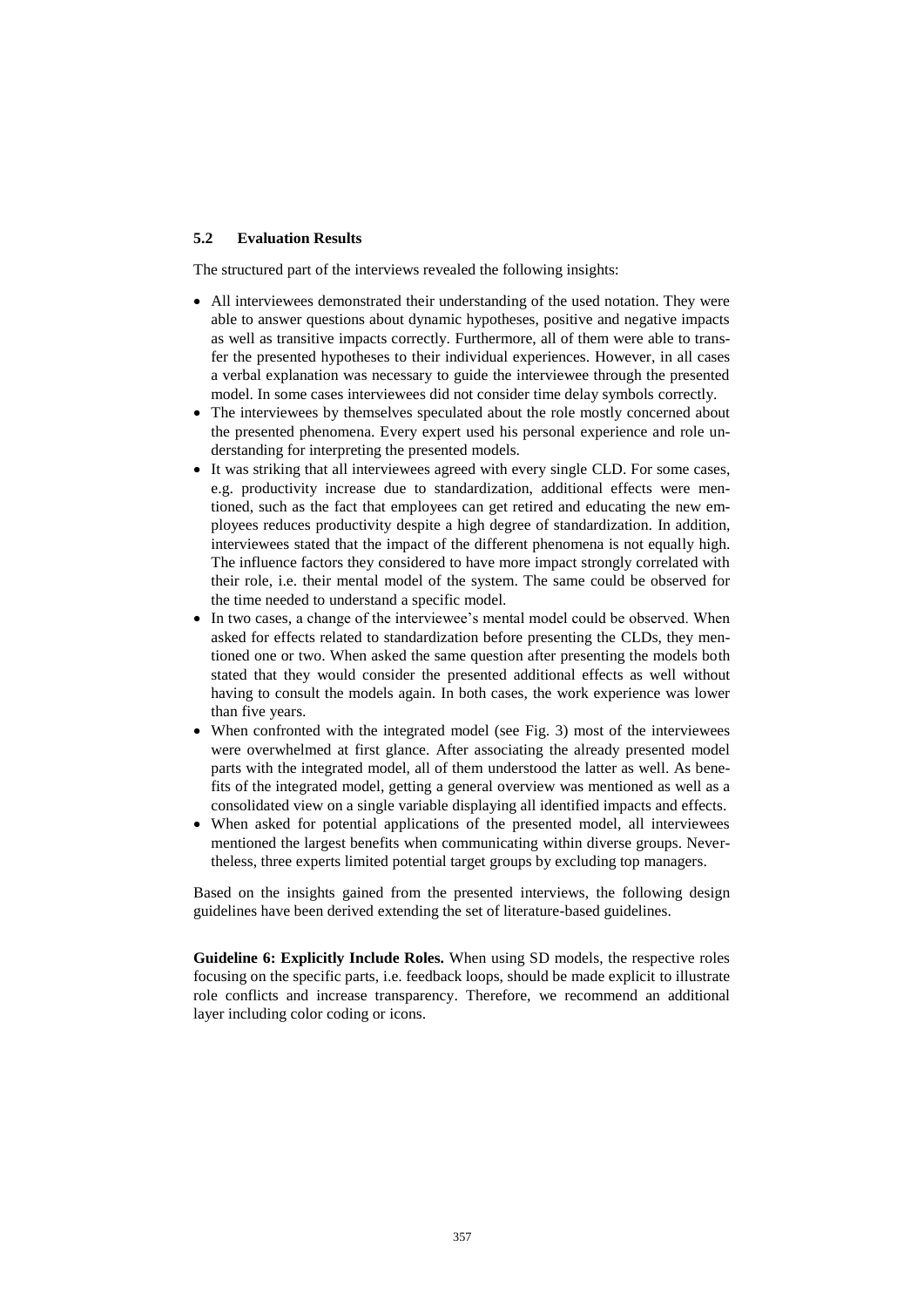**Guideline 7: Use Consistent Terminology.** As pointed out by four interviewees, when used as a means of communication among different language communities, ensuring beforehand the equal understanding of the terms used in the model is necessary. To achieve this, a glossary can be used.

**Guideline 8: Limit the Number of Modelling Elements for Presentation.** Although modeling elements like the delay symbol are necessary to indicate concrete system behavior and foster formal modeling, some of them should be excluded from model visualizations if used for communication. This includes the delay symbol as well as symbols indicating loop direction and type. As could be observed during the interviews, some people struggle with these elements when trying to understand the model. Therefore, a configurable visualization should be used instead of presenting a complete or formal model.

# **6 Discussion and Outlook**

#### **6.1 Summary and Critical Reflection**

The paper at hand motivated the use of System Dynamics (SD) models to establish architectural thinking within an enterprise in addition to structural representations commonly created by enterprise architecture teams. Using SD models can create shared understanding among all application landscape designers and therefore enhance decision making processes by establishing trust and coherence. Based on existing literature about SD model creation in general and in particular within the enterprise context, five design guidelines for a method enabling enterprise architects to develop their own SD models have been derived. In order to exemplify the approach and evaluate the guidelines in practice a concrete causal loop diagram (CLD) representing common phenomena in the context of technology standardization has been developed based on hypotheses derived from respective literature. Based on this CLD, eight interviews with industry experts have been conducted to evaluate the model itself as well as CLDs as means of communication. The interview results indicate that CLDs add a new perspective to a controversially discussed topic and might be able to facilitate communication among people with heterogeneous background. While literature offers various guidelines for drawing CLDs [60], we found that not all of them, e.g. an explicit emphasis on delay modeling, are suitable for the EA context when using CLDs as means of communication. We expect that scientist build upon these guidelines to develop an appropriate method for CLD development in the context of enterprise architecture management. In addition, practitioners can evaluate these guidelines in their specific context and use them, for example, to derive requirements for tool support.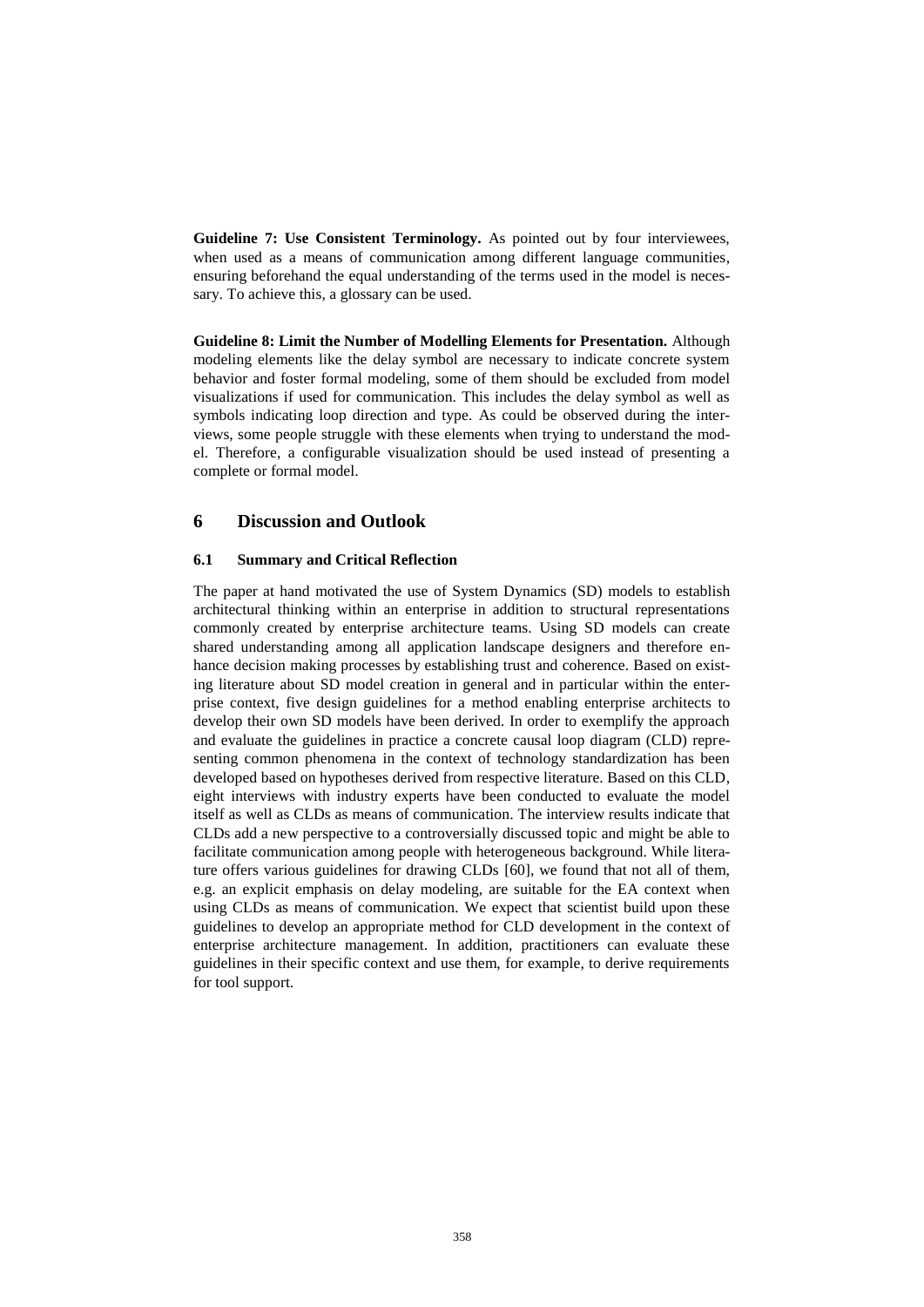#### **6.2 Critical Reflection and Future Research**

Although the design guidelines are underpinned by findings presented in related literature, the practical evaluation of the CLD created according to these guidelines is limited by the number of interviews. Furthermore, the phenomena modeled might not completely cover all system dynamics influencing the degree of technology standardization, but within eight interviews no other important and recurring phenomenon could be identified.

Beside a more extensive evaluation and case studies, future research activities should focus on developing a concrete method for SD modeling to facilitate architectural thinking within enterprises. Such method would allow researchers and practitioners to develop more causal loop as well as stock-and-flow diagrams and perform respective evaluations in more detail. Furthermore, researchers should analyze to what extend phenomena modeled by causal loop diagrams are common or companyspecific. The identification of archetypes [48] might lead to new insights relevant for decision makers as well as the scientific community. In addition, tool support implementing the presented guidelines is necessary to facilitate evaluation and diffusion in practice.

#### **References**

- 1. Ross, J.W.: Creating a Strategic IT Architecture Competency: Learning in Stages. MIS Quarterly Executive 2, 31–43 (2003)
- 2. Winter, R., Fischer, R.: Essential Layers, Artifacts, and Dependencies of Enterprise Architecture. Journal of Enterprise Architecture (2007)
- 3. Greefhorst, D., Proper, H.A.: Architecture Principles. Springer (2011)
- 4. The Open Group: TOGAF Version 9.1, http://pubs.opengroup.org/architecture/togaf9 doc/arch/ (2011)
- 5. Schneider, M., Somers, M.: Organizations as Complex Adaptive Systems: Implications of Complexity Theory for Leadership Research. The Leadership Quarterly 17, 351–365 (2006)
- 6. Morel, B., Ramanujam, R.: Through the looking glass of complexity: The dynamics of organizations as adaptive and evolving systems. Organization Science 10, 278–293 (1999)
- 7. Brown, S.L., Eisenhardt, K.M.: The Art of Continuous Change: Linking Complexity Theory and Time-Paced Evolution in Relentlessly Shifting Organizations. Administrative science quarterly 42, 1–34 (1997)
- 8. Johnson, N.F.: Two's Company, Three is Complexity. A simple guide to the science of all sciences. Oneworld, Oxford (2007)
- 9. Goldstein, J.: Emergence as a construct: History and issues. Emergence 1, 49–72 (1999)
- 10. Poincaré, H.: Science and method. Dover Publications, Mineola, N.Y (2003)
- 11. David, P.A.: Clio and the Economics of QWERTY. The American economic review, 332– 337 (1985)
- 12. Mitchell, M.: Complexity. A guided tour. Oxford University Press, Oxford, New York (2011)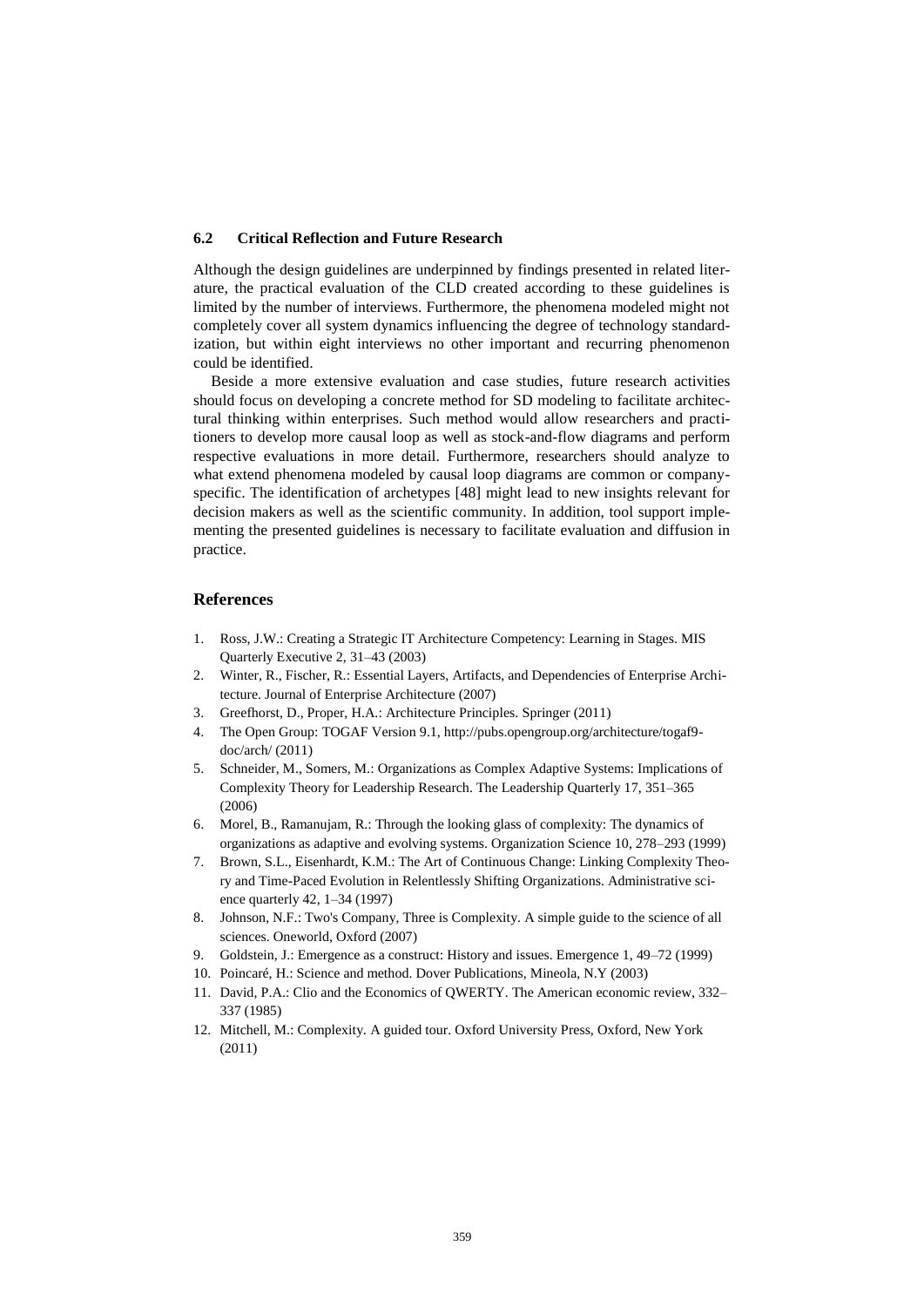- 13. Weiss, S., Aier, S., Winter, R.: Institutionalization and the Effectiveness of Enterprise Architecture Management. In: Baskerville, R., Chau, M. (eds.) Proceedings of the 34th International Conference on Information Systems (2013)
- 14. Richardson, G.L., Jackson, B.M., Dickson, G.W.: A principles-based enterprise architecture: Lessons from Texaco and Star Enterprise. MIS Quarterly, 385–403 (1990)
- 15. Kaisler, S.H., Armour, F., Valivullah, M.: Enterprise Architecting: Critical Problems. In: 38th Annual Hawaii International Conference on System Sciences (2005)
- 16. Golnam, A., van Ackere, A., Wegmann, A.: Integrating system dynamics and enterprise modeling to address dynamic and structural complexities of choice situations. In: Moon, T.-H. (ed.) Proceedings of The 28th International Conference of The System Dynamics Society, vol. EPFL-CONF-153207vol. . Wiley (2010)
- 17. Rashid, S., Masood, T., Weston, R.H.: Unified modelling in support of organization design and change. Journal of Engineering Manufacture 223, 1055–1079 (2009)
- 18. Molnar, W.A., Korhonen, J.J.: Research paradigms and topics in Enterprise Engineering analysis of recent conferences and workshops. Eighth International Conference on Research Challenges in Information Science (RCIS) (2014)
- 19. Forrester, J.W.: Industrial dynamics. MIT press Cambridge, MA (1961)
- 20. Sterman, J.: Business dynamics. Systems thinking and modeling for a complex world. Irwin/McGraw-Hill, Boston (2000)
- 21. Hevner, A.R., March, S.T., Park, J., Ram, S.: Design science in information systems research. MIS Quarterly 28, 75–105 (2004)
- 22. Peffers, K., Tuunanen, T., Rothenberger, M.A., Chatterjee, S.: A Design Science Research Methodology for Information Systems Research. Journal of management information systems 24, 45–77 (2007)
- 23. Sterman, J.D.: Learning in and about complex systems. System Dynamics Review 10, 291–330 (1994)
- 24. Homer, J., Oliva, R.: Maps and models in system dynamics: a response to Coyle. System Dynamics Review 17, 347–355 (2001)
- 25. Agyapong-Kodua, K., Weston, R.H., Ratchev, S.: The integrated use of enterprise and system dynamics modelling techniques in support of business decisions. Advances in Decision Sciences 2012 (2012)
- 26. Luna‐Reyes, L.F., Andersen, D.L.: Collecting and analyzing qualitative data for system dynamics: methods and models. System Dynamics Review 19, 271–296 (2003)
- 27. Webster, J., Watson, R.T.: Analyzing the Past to Prepare for the Future: Writing a Literature Review. MIS Quarterly 26, 13–23 (2002)
- 28. Assimakopoulos, N.A., Riggas, A.N.: Designing a virtual enterprise architecture using structured system dynamics. Human Systems Management 25, 13–29 (2006)
- 29. Sunkle, S., Roychoudhury, S., Kulkarni, V.: Using Intentional and System Dynamics Modeling to Address WHYs in Enterprise Architecture. Proceedings of the International Conference on Software Engineering and Applications (2013)
- 30. Wojcik, L.A., Hoffman, K.C.: Systems of Systems Engineering in the Enterprise Context: A Unifying Framework for Dynamics. In: 2006 IEEE/SMC International Conference on System of Systems Engineering, pp. 22–29
- 31. Buckl, S., Matthes, F., Schneider, A.W., Schweda, C.M.: Pattern-based Design Research– An Iterative Research Method Balancing Rigor and Relevance. In: Vom Brocke, J., Hek-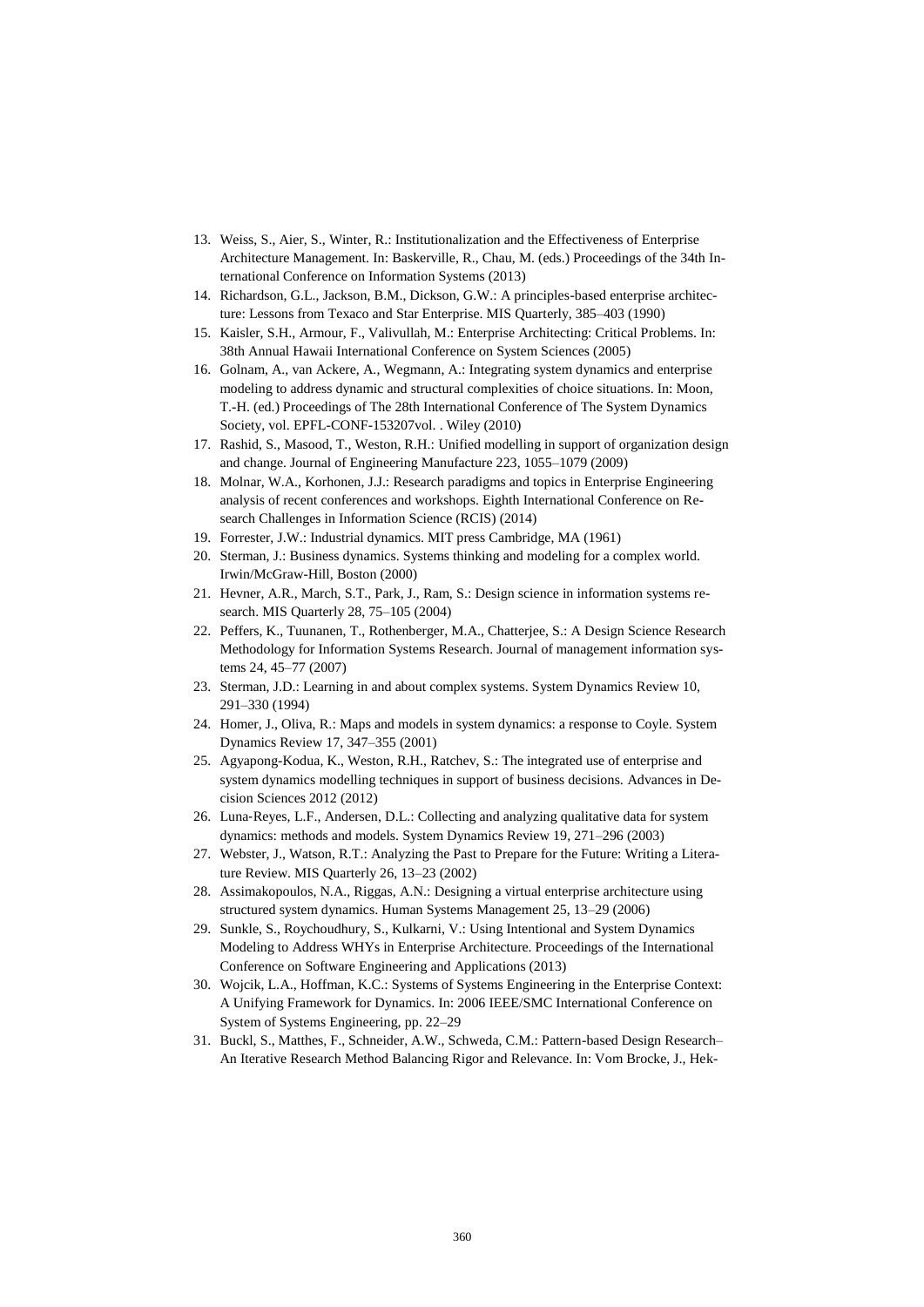kala, R., Ram, S., Rossi, M. (eds.) Design Science at the Intersection of Physical and Virtual Design, pp. 73–87. Springer, Berlin, Heidelberg (2013)

- 32. Rittel, H.W.J., Webber, M.M.: Dilemmas in a general theory of planning. Policy sciences 4, 155–169 (1973)
- 33. Harrell, J. Michael, Sage, A.P.: Enterprise architecture and the ways of wickedness. Information, Knowledge, Systems Management 9, 197–209 (2010)
- 34. Innes, J.E., Booher, D.E.: Consensus building and complex adaptive systems: A framework for evaluating collaborative planning. Journal of the American Planning Association 65, 412–423 (1999)
- 35. Innes, J.E.: Information in communicative planning. Journal of the American Planning Association 64, 52–63 (1998)
- 36. Maynard, M.T., Gilson, L.L.: The Role of Shared Mental Model Development in Understanding Virtual Team Effectiveness. Group & Organization Management 39, 3–32 (2014)
- 37. Espinosa, J.A., Armour, F., Boh, W.F.: The role of group cognition in enterprise architecting. 44th Hawaii International Conference on System Sciences (2011)
- 38. Dörner, D.: The logic of failure. Philosophical transactions of the Royal Society of London. Series B, Biological sciences 327, 463–473 (1990)
- 39. Jonassen, D.H.: Instructional design models for well-structured and III-structured problemsolving learning outcomes. Educational Technology Research and Development 45, 65–94 (1997)
- 40. Isaksen, S.G., Treffinger, D.J.: Creative problem solving. The Basic Course. New York: Bearly Limited (1985)
- 41. Surowiecki, J.: The wisdom of crowds. Random House LLC (2005)
- 42. Stachowiak, H.: Allgemeine Modelltheorie. Springer-Verlag, Wien, New York (1973)
- 43. Sterman, J.D.: All models are wrong: reflections on becoming a systems scientist. System Dynamics Review 18, 501–531 (2002)
- 44. Farwick, M., Agreiter, B., Breu, R., Ryll, S., Voges, K., Hanschke, I.: Requirements for automated enterprise architecture model maintenance. In: Zhang, R., Cordeiro, J., Li, X., Zhang, Z., Zhang, J. (eds.) Proceedings of the 13th international conference on enterprise information systems, pp. 325–337. SciTePress (2011)
- 45. Sweller, J.: Cognitive load theory, learning difficulty, and instructional design. Learning and instruction 4, 295–312 (1994)
- 46. Niemi, E., Pekkola, S.: Enterprise Architecture Quality Attributes: A Case Study. In: 46th Hawaii International Conference on System Sciences (HICSS), pp. 3878–3887 (2013)
- 47. Wegmann, A.: The Systemic Enterprise Architecture Methodology (SEAM). Business and IT Alignment for Competitiveness. Lausanne, Switzerland (2002)
- 48. Senge, P.: The fifth discipline: The art and science of the learning organization. New York: Currency Doubleday (1990)
- 49. Checkland, P.: From optimizing to learning: A development of systems thinking for the 1990s. Journal of the Operational Research Society, 757–767 (1985)
- 50. Sein, M., Henfridsson, O., Purao, S., Rossi, M., Lindgren, R.: Action design research (2011)
- 51. Page, S.E.: Diversity and complexity. Princeton University Press, Princeton, N.J (2011)
- 52. Sharpe, W.F.: Microcomputer Perspectives: Economies of Scale, Technological Progress and Standardization. Financial Analysts Journal, 25–27 (1983)